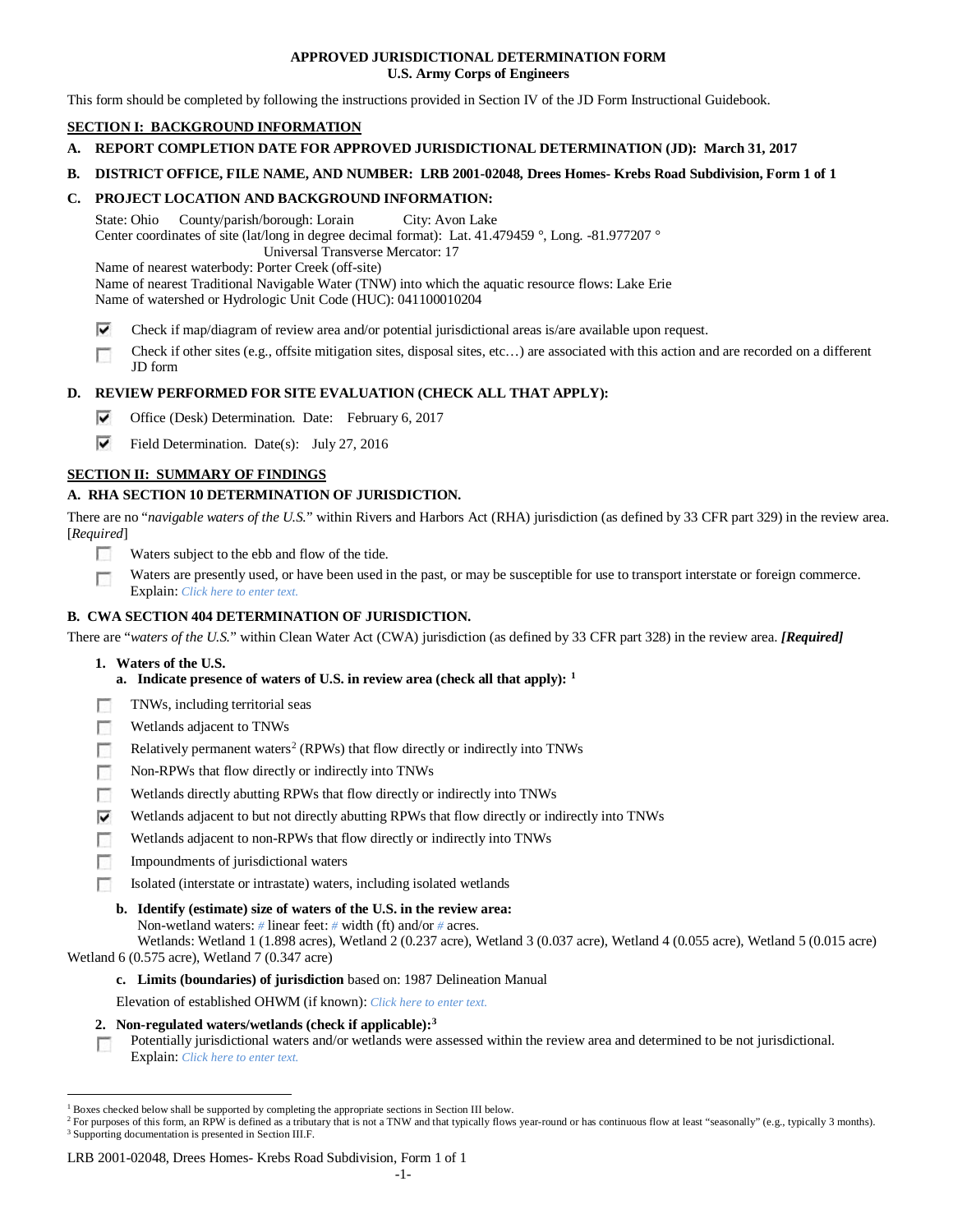### S**ECTION III: CWA ANALYSIS**

### **A. TNWs AND WETLANDS ADJACENT TO TNWs**

**The agencies will assert jurisdiction over TNWs and wetlands adjacent to TNWs. If the aquatic resource is a TNW, complete Section III.A.1 and Section III.D.1. only; if the aquatic resource is a wetland adjacent to a TNW, complete Sections III.A.1 and 2 and Section III.D.1.; otherwise, see Section III.B below**.

- **1. TNW**  Identify TNW: *Click here to enter text.*
	- Summarize rationale supporting determination: *Click here to enter text.*
- **2. Wetland adjacent to TNW**

Summarize rationale supporting conclusion that wetland is "adjacent": *Click here to enter text.*

### **B. CHARACTERISTICS OF TRIBUTARY (THAT IS NOT A TNW) AND ITS ADJACENT WETLANDS (IF ANY):**

**This section summarizes information regarding characteristics of the tributary and its adjacent wetlands, if any, and it helps determine whether or not the standards for jurisdiction established under Rapanos have been met.** 

**The agencies will assert jurisdiction over non-navigable tributaries of TNWs where the tributaries are "relatively permanent waters" (RPWs), i.e. tributaries that typically flow year-round or have continuous flow at least seasonally (e.g., typically 3 months). A wetland that directly abuts an RPW is also jurisdictional. If the aquatic resource is not a TNW, but has year-round (perennial) flow, skip to Section III.D.2. If the aquatic resource is a wetland directly abutting a tributary with perennial flow, skip to Section III.D.4.**

**A wetland that is adjacent to but that does not directly abut an RPW requires a significant nexus evaluation. Corps districts and EPA regions will include in the record any available information that documents the existence of a significant nexus between a relatively permanent tributary that is not perennial (and its adjacent wetlands if any) and a traditional navigable water, even though a significant nexus finding is not required as a matter of law.**

**If the waterbody[4](#page-1-0) is not an RPW, or a wetland directly abutting an RPW, a JD will require additional data to determine if the waterbody has a significant nexus with a TNW. If the tributary has adjacent wetlands, the significant nexus evaluation must consider the tributary in combination with all of its adjacent wetlands. This significant nexus evaluation that combines, for analytical purposes, the tributary and all of its adjacent wetlands is used whether the review area identified in the JD request is the tributary, or its adjacent wetlands, or both. If the JD covers a tributary with adjacent wetlands, complete Section III.B.1 for the tributary, Section III.B.2 for any onsite wetlands, and Section III.B.3 for all wetlands adjacent to that tributary, both onsite and offsite. The determination whether a significant nexus exists is determined in Section III.C below.**

**1. Characteristics of non-TNWs that flow directly or indirectly into TNW**

### **(i) General Area Conditions:**

Watershed size: 8.48 square miles Drainage area: 8.48 square miles

Average annual rainfall: 38.03 inches Average annual snowfall: 44.20 inches

### **(ii) Physical Characteristics:**

- (a) Relationship with TNW:
	- $\triangledown$  Tributary flows directly into TNW.

п Tributary flows through *Choose an item.* tributaries before entering TNW.

Project waters are 2-5 river miles from TNW. Project waters are 1-2 river miles from RPW. Project waters are 1-2 aerial (straight) miles from TNW. Project waters are 1 (or less) aerial (straight) miles from RPW. Project waters cross or serve as state boundaries. Explain: No

Identify flow route to TNW<sup>[5](#page-1-1)</sup>: Porter Creek (off-site) flow northeast into Lake Erie Tributary stream order, if known: 3

- (b) General Tributary Characteristics (check all that apply):
	- **Tributary** is:  $\overrightarrow{V}$  Natural
		- Artificial (man-made). Explain: *Click here to enter text.*
		- Manipulated (man-altered). Explain: Porter Creek has been manipulated, culverted, and straightened along some portions of the reach.

**Tributary** properties with respect to top of bank (estimate):

Average width: 15-40 feet

Average depth: Unknown

### LRB 2001-02048, Drees Homes- Krebs Road Subdivision, Form 1 of 1

<span id="page-1-1"></span><span id="page-1-0"></span><sup>&</sup>lt;sup>4</sup> Note that the Instructional Guidebook contains additional information regarding swales, ditches, washes, and erosional features generally and in the arid West. <sup>5</sup> Flow route can be described by identifying, e.g., tributary a, which flows through the review area, to flow into tributary b, which then flows into TNW.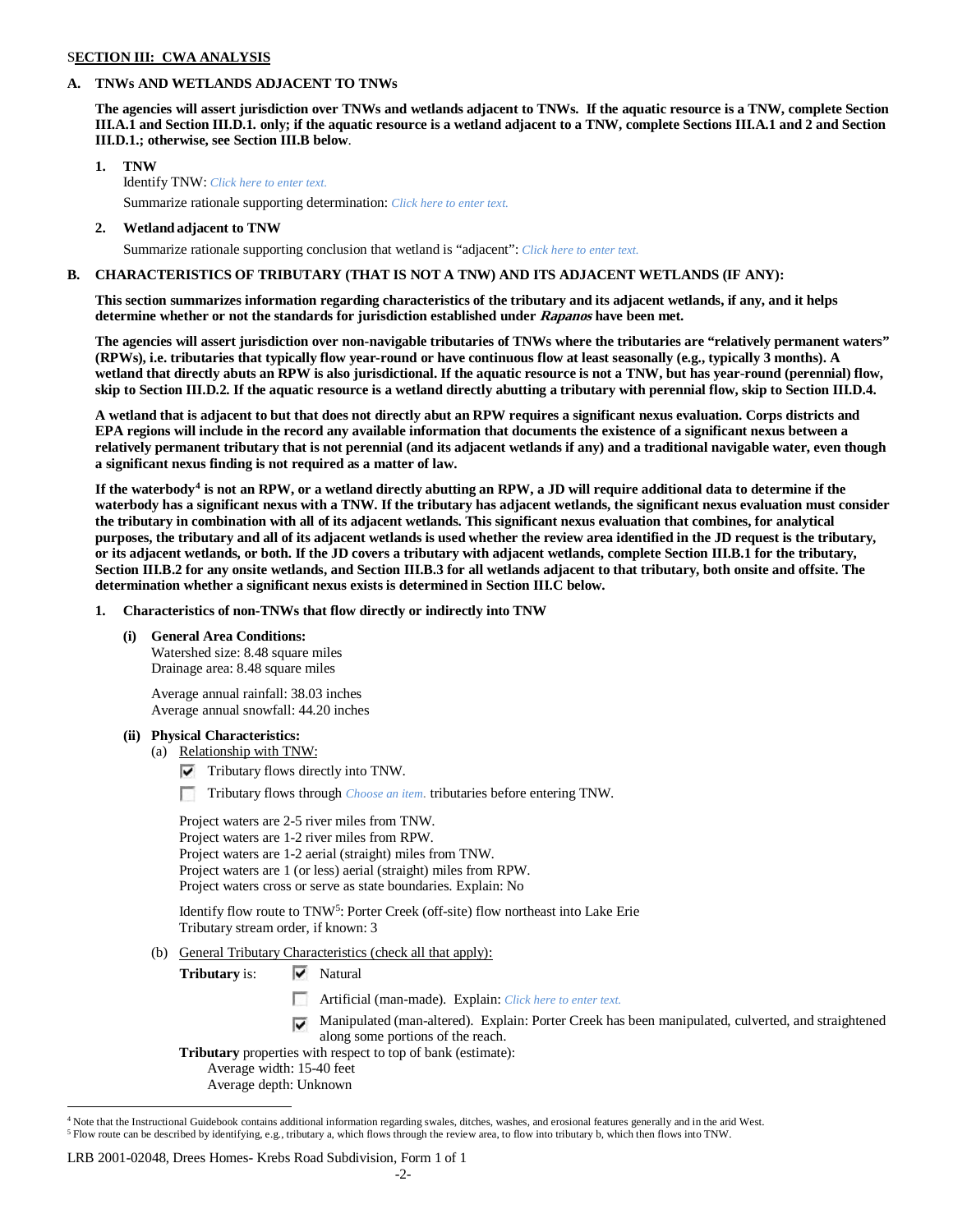Average side slopes: Unknown

Primary tributary substrate composition (check all that apply):

| $\Box$ Silts                              |              | Sands  |                                                                      |  | $\Box$ Concrete |  |  |
|-------------------------------------------|--------------|--------|----------------------------------------------------------------------|--|-----------------|--|--|
| $\triangleright$ Cobbles                  | $\checkmark$ | Gravel |                                                                      |  | <b>I</b> Muck   |  |  |
| <b>Bedrock</b>                            |              |        | <b>Example 3</b> Vegetation. Type/% cover: Click here to enter text. |  |                 |  |  |
| Other. Explain: Click here to enter text. |              |        |                                                                      |  |                 |  |  |

Tributary condition/stability [e.g., highly eroding, sloughing banks]. Explain: Tributary is generally stable with some localized area of erosion.

Presence of run/riffle/pool complexes. Explain: Unknown Tributary geometry: Relatively Straight Tributary gradient (approximate average slope): Less than 3%

 $(c)$  Flow:

Tributary provides for: Perennial Flow

Estimate average number of flow events in review area/year: 1

Describe flow regime: Porter Creek flows year round with no cessation in flow. Porter Creek is a blue line tributary on the USGS quadrangle and is visible on NHD maps. Aerial photographs during leaf-on and leaf-off conditions indicate water in the channel during multiple years and seasons.

Other information on duration and volume: Unknown

Surface flow is: Confined Characteristics: Surface flow is confined to a defined bed and bank.

Subsurface flow: Unknown Explain findings: Unknown

Dye (or other) test performed: *Click here to enter text.*

Tributary has (check all that apply):

- $\triangleright$  Bed and banks
- $\triangleright$  OHWM<sup>[6](#page-2-0)</sup> (check all indicators that apply):

| $\sigma$ of $\sigma$ and $\sigma$ are the set of $\sigma$ and $\sigma$ |                                                                                                               |  |                                                                          |  |  |  |
|------------------------------------------------------------------------|---------------------------------------------------------------------------------------------------------------|--|--------------------------------------------------------------------------|--|--|--|
|                                                                        | $\triangleright$ clear, natural line impressed on the bank $\triangleright$ the presence of litter and debris |  |                                                                          |  |  |  |
|                                                                        | $\Box$ changes in the character of soil                                                                       |  | $\vert \cdot \vert$ destruction of terrestrial vegetation                |  |  |  |
|                                                                        | $\Box$ shelving                                                                                               |  | $\Box$ the presence of wrack line                                        |  |  |  |
|                                                                        | $\Box$ vegetation matted down, bent, or absent $\Box$ sediment sorting                                        |  |                                                                          |  |  |  |
|                                                                        | $\Box$ leaf litter disturbed or washed away                                                                   |  | scour                                                                    |  |  |  |
|                                                                        | $\Box$ sediment deposition                                                                                    |  | $\Box$ multiple observed or predicted flow events                        |  |  |  |
|                                                                        | $\triangledown$ water staining                                                                                |  | $\Box$ abrupt change in plant community <i>Click here to enter text.</i> |  |  |  |
|                                                                        |                                                                                                               |  |                                                                          |  |  |  |

- other (list): *Click here to enter text.*
- Discontinuous OHWM.[7](#page-2-1) Explain: *Click here to enter text.*

If factors other than the OHWM were used to determine lateral extent of CWA jurisdiction (check all that apply):

- **High Tide Line indicated by:** Mean High Water Mark indicated by:
	- $\Box$  oil or scum line along shore objects  $\Box$  survey to available datum;
	- $\Box$  fine shell or debris deposits (foreshore)  $\Box$  physical markings;
	- $\Box$  physical markings/characteristics  $\Box$  vegetation lines/changes in vegetation types.
- $\Box$  tidal gauges
	- other (list): *Click here to enter text.*

# **(iii) Chemical Characteristics:**

Characterize tributary (e.g., water color is clear, discolored, oily film; water quality; general watershed characteristics, etc.). Explain: Porter Creek is surrounded by roads, agriculture, residential and commercial development, and undeveloped land. Known impairments within the Lake Erie watershed include land development, siltation and sedimentation, loss of wetlands, flow alteration, enrichment of nutrients, changes in fish populations, presence of exotic species, PCBs, phosphorus, and effects of certain chemicals on human health (Binational, 2014; OEPA, 2004; USEPA, 2008). Known causes of impairment include but are not limited to: agriculture, loss of riparian and forested habitat, development, wastewater treatment, and channelization of streams (OEPA, 2004).

<span id="page-2-0"></span> <sup>6</sup>A natural or man-made discontinuity in the OHWM does not necessarily sever jurisdiction (e.g., where the stream temporarily flows underground, or where the OHWM has been removed by development or agricultural practices). Where there is a break in the OHWM that is unrelated to the waterbody's flow regime (e.g., flow over a rock outcrop or through a culvert), the agencies will look for indicators of flow above and below the break. 7Ibid.

<span id="page-2-1"></span>LRB 2001-02048, Drees Homes- Krebs Road Subdivision, Form 1 of 1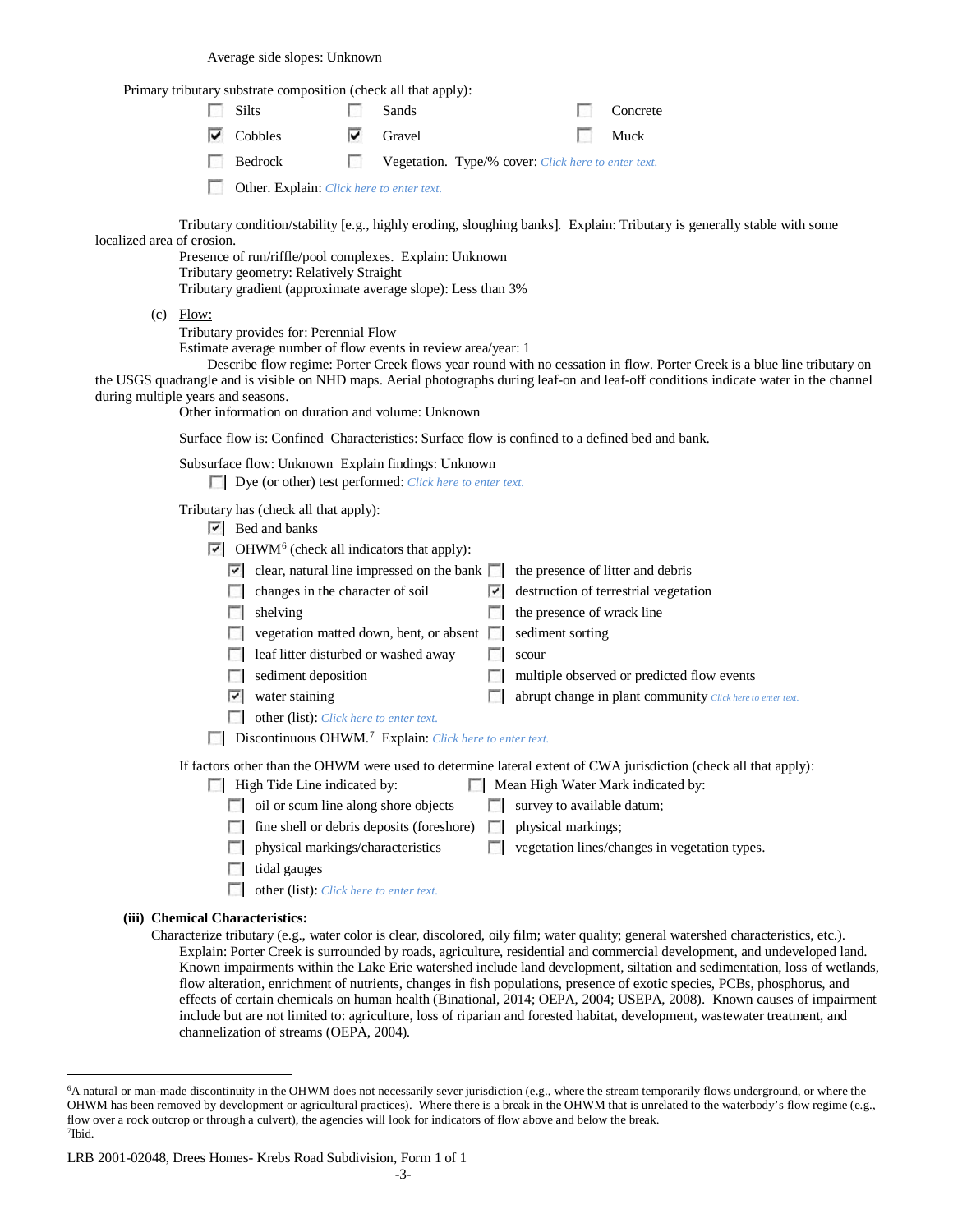Identify specific pollutants, if known: Porter Creek receives runoff from roads, agriculture, golf courses, and development including agricultural chemicals, lawn fertilizers, and road sand/salt.

- **(iv) Biological Characteristics. Channel supports (check all that apply):**
	- $\nabla$  Riparian corridor. Characteristics (type, average width): Porter Creek has a variable riparian corridor along its reach ranging from 0 feet in width to 1000+ feet in width. The riparian corridor varies from cleared land to forested habitat.
	- Wetland fringe. Characteristics: According to NWI maps, several wetlands directly abut Porter Creek in the mid to lower portion of the reach.
	- $\overline{\triangledown}$  Habitat for:
		- Federally Listed species. Explain findings: *Click here to enter text.*
		- $\triangledown$  Fish/spawn areas. Explain findings: Porter Creek provides perennial tributary habitat for fish species.
		- Other environmentally-sensitive species. Explain findings: *Click here to enter text.*
		- Aquatic/wildlife diversity. Explain findings: Porter Creek provides habitat for aquatic flora and fauna.

### **2. Characteristics of wetlands adjacent to non-TNW that flow directly or indirectly into TNW**

### **(i) Physical Characteristics:**

- (a) General Wetland Characteristics:
	- Properties:

Wetland size: Wetland 1 (1.898 acres), Wetland 2 (0.237 acre), Wetland 3 (0.037 acre), Wetland 4 (0.055 acre), Wetland 5 (0.015) Wetland 6 (0.575 acre), Wetland 7 (0.347 acre)

Wetland type. Explain: Wetland 1 (PEM/PSS/PFO), Wetland 2 (PEM/PFO), Wetland 3 (PEM/PFO), Wetland 4 PEM/PFO), Wetland 5 (PEM/PFO) Wetland 6 (PFO), Wetland 7 (PFO)

Wetland quality. Explain: Wetlands 2, 3, 4, and 5 are of relatively low quality due to their small size. Wetlands 6, and 7 are of low to moderate quality. Wetland 1 is of moderate to high quality. Wetland quality established as per Ohio EPA ORAM Methodology.

Project wetlands cross or serve as state boundaries. Explain: No

- (b) General Flow Relationship with Non-TNW:
- Flow is: Ephemeral Flow Explain: The on-site wetlands flows after snowmelt, rain events, and wet periods to Porter Creek

(off site).

Surface flow is: Discrete and Confined & Overland Sheetflow

Characteristics:

Wetlands 3, 4, 5, 6, and 7 all drain south downslope via overland sheetflow and drainage patterns in the landscape into a storm drain along Krebs Road. The storm drain continues south under Krebs Road and the railroad tracks and then drains east via the railside ditch into Porter Creek. Wetlands 3, 4, 5, 6, and 7 function as part of an upland-wetland complex.

Wetland 2 drains north downslope into Wetland 2 via overland sheetflow and is conveyed through Wetland 1. Wetland 1 drains south along the eastern property line into a storm drain. The storm drain continues south under Krebs Road and the railroad tracks and then drains east via the railside ditch into Porter Creek.

Subsurface flow: Unknown Explain findings: *Click here to enter text.*

Dye (or other) test performed: *Click here to enter text.*

- (c) Wetland Adjacency Determination with Non-TNW:
	- $\Box$  Directly abutting
	- $\triangledown$  Not directly abutting
		- Discrete wetland hydrologic connection. Explain: The wetlands have a traceable hydrologic connection to Porter  $\overline{\phantom{a}}$ Creek via overland sheet flow, a storm drain, and drainage ditches.
		- Ecological connection. Explain: The wetlands provide habitat for aquatic flora and fauna that also use Porter Creek. ⊽ The wetlands also store, filter, and transport nutrients/sediments/pollutants that will ultimately enter Porter Creek
		- $\sim$ Separated by berm/barrier. Explain: *Click here to enter text.*
- (d) Proximity (Relationship) to TNW

Project wetlands are 2-5 river miles from TNW. Project waters are 1-2 aerial (straight) miles from TNW. Flow is from: Wetland to Navigable Waters Estimate approximate location of wetland as within the 100 - 500-year floodplain.

### **(ii) Chemical Characteristics:**

Characterize wetland system (e.g., water color is clear, brown, oil film on surface; water quality; general watershed characteristics; etc.). Explain: Standing water in wetland was mucky due to recent snowfall

Identify specific pollutants, if known: Road salt and agricultural runoff from the adjacent road, railroad, and agricultural fields flow into the wetland.

## **(iii) Biological Characteristics. Wetland supports (check all that apply):**

**Riparian buffer.** Characteristics (type, average width): Forested buffer  $10-500+$  feet in width.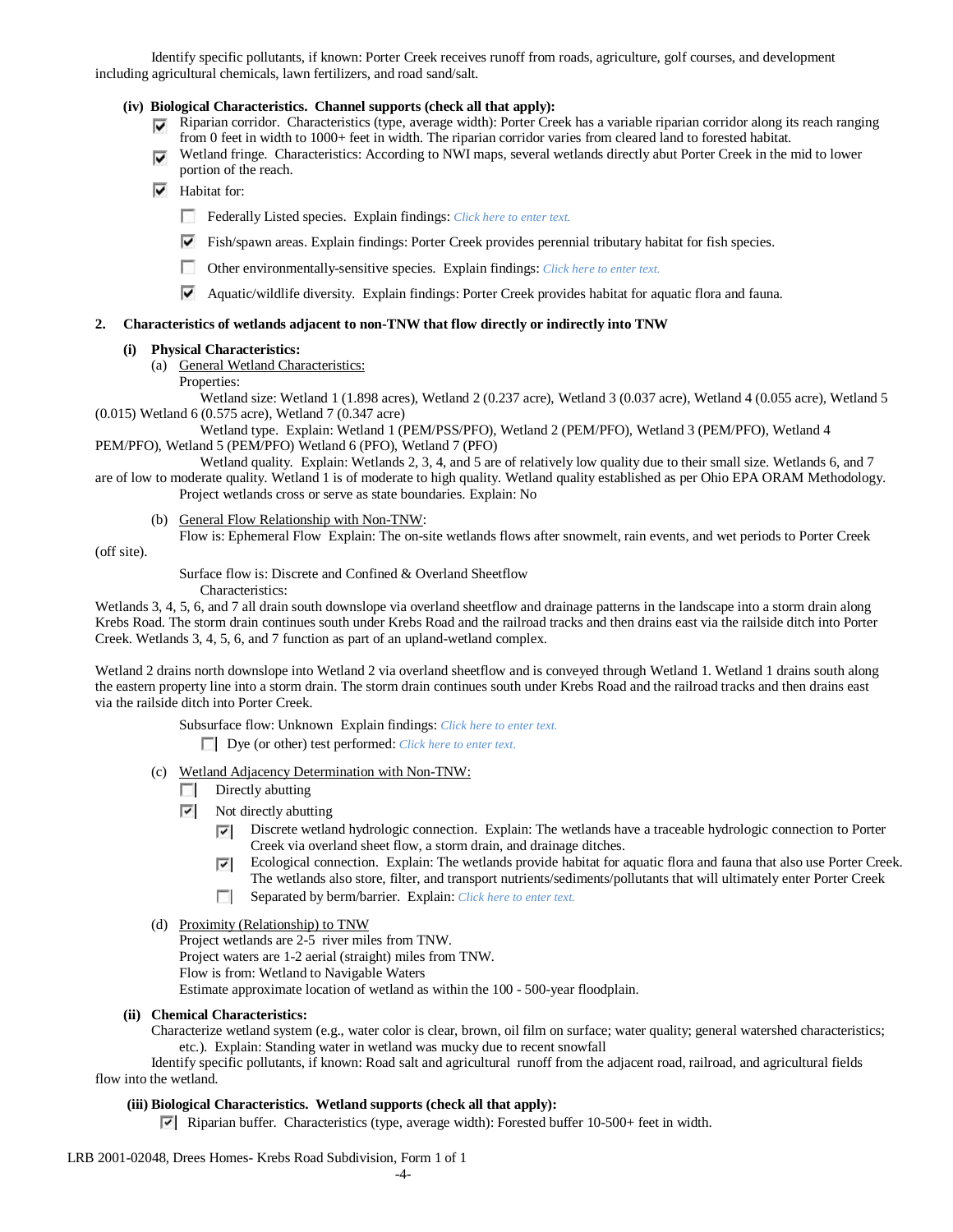- Vegetation type/percent cover. Explain: 100% PEM and PFO cover.
- $\triangledown$  Habitat for:
	- Federally Listed species. Explain findings: *Click here to enter text.*
	- Fish/spawn areas. Explain findings: *Click here to enter text.*
	- Other environmentally-sensitive species. Explain findings: *Click here to enter text.*
	- $\triangledown$  Aquatic/wildlife diversity. Explain findings: The wetland provides habitat and support for aquatic micro and macro invertebrates, aquatic flora, and other fauna requiring water a source

## **3. Characteristics of all wetlands adjacent to the tributary (if any)**

All wetland(s) being considered in the cumulative analysis: 12 Approximately (20.734) acres in total are being considered in the cumulative analysis. For each wetland, specify the following:

| Directly abuts? $(Y/N)$ | Size (in acres) |
|-------------------------|-----------------|
| Wetland 1 -N            | 1.898 acres     |
| Wetland 2 -N            | $0.237$ acre    |
| Wetland 3 -N            | $0.037$ acre    |
| Wetland 4 -N            | $0.055$ acre    |
| Wetland 5 -N            | $0.015$ acre    |
| Wetland 6 -N            | $0.575$ acre    |
| Wetland 7 -N            | $0.347$ acre    |
| Adjacent Wetland 1-Y    | $10.7$ acres    |
| Adjacent Wetland 2 - Y  | 4.2 acres       |
| Adjacent Wetland 3 -Y   | 2.5 acres       |
| Adjacent Wetland 4 – Y  | $0.12$ acre     |
| Adjacent Wetland 5-Y    | $0.05$ acre     |

Summarize overall biological, chemical and physical functions being performed: Wetlands 1 through 7 and the off-site Adjacent Wetlands 1 thorugh 5 provide the following functions and services: hydrologic flux and storage including floodwater and runoff attenuation and release; sediment and nutrient transport and retention; pollutant attenuation and release; biogeochemical cycling and storage; stream channel stability via serving as a natural buffer; biological productivity of micro/macro flora and fauna, decomposition, and community structure; and wildlife support including providing habitat.

### **C. SIGNIFICANT NEXUS DETERMINATION**

**A significant nexus analysis will assess the flow characteristics and functions of the tributary itself and the functions performed by any wetlands adjacent to the tributary to determine if they significantly affect the chemical, physical, and biological integrity of a TNW. For each of the following situations, a significant nexus exists if the tributary, in combination with all of its adjacent wetlands, has more than a speculative or insubstantial effect on the chemical, physical and/or biological integrity of a TNW. Considerations when evaluating significant nexus include, but are not limited to the volume, duration, and frequency of the flow of water in the tributary and its proximity to a TNW, and the functions performed by the tributary and all its adjacent wetlands. It is not appropriate to determine significant nexus based solely on any specific threshold of distance (e.g. between a tributary and its adjacent wetland or between a tributary and the TNW). Similarly, the fact an adjacent wetland lies within or outside of a floodplain is not solely determinative of significant nexus.** 

### **Draw connections between the features documented and the effects on the TNW, as identified in the** *Rapanos* **Guidance and discussed in the Instructional Guidebook. Factors to consider include, for example:**

- Does the tributary, in combination with its adjacent wetlands (if any), have the capacity to carry pollutants or flood waters to TNWs, or to reduce the amount of pollutants or flood waters reaching a TNW?
- Does the tributary, in combination with its adjacent wetlands (if any), provide habitat and lifecycle support functions for fish and other species, such as feeding, nesting, spawning, or rearing young for species that are present in the TNW?
- Does the tributary, in combination with its adjacent wetlands (if any), have the capacity to transfer nutrients and organic carbon that support downstream foodwebs?
- Does the tributary, in combination with its adjacent wetlands (if any), have other relationships to the physical, chemical, or biological integrity of the TNW?

### *Note: the above list of considerations is not inclusive and other functions observed or known to occur should be documented below:*

- **1. Significant nexus findings for non-RPW that has no adjacent wetlands and flows directly or indirectly into TNWs.** Explain findings of presence or absence of significant nexus below, based on the tributary itself, then go to Section III.D: *Click here to enter text.*
- **2. Significant nexus findings for non-RPW and its adjacent wetlands, where the non-RPW flows directly or indirectly into TNWs.**  Explain findings of presence or absence of significant nexus below, based on the tributary in combination with all of its adjacent wetlands, then go to Section III.D: *Click here to enter text.*
- **3. Significant nexus findings for wetlands adjacent to an RPW but that do not directly abut the RPW.** Explain findings of presence or absence of significant nexus below, based on the tributary in combination with all of its adjacent wetlands, then go to Section III.D: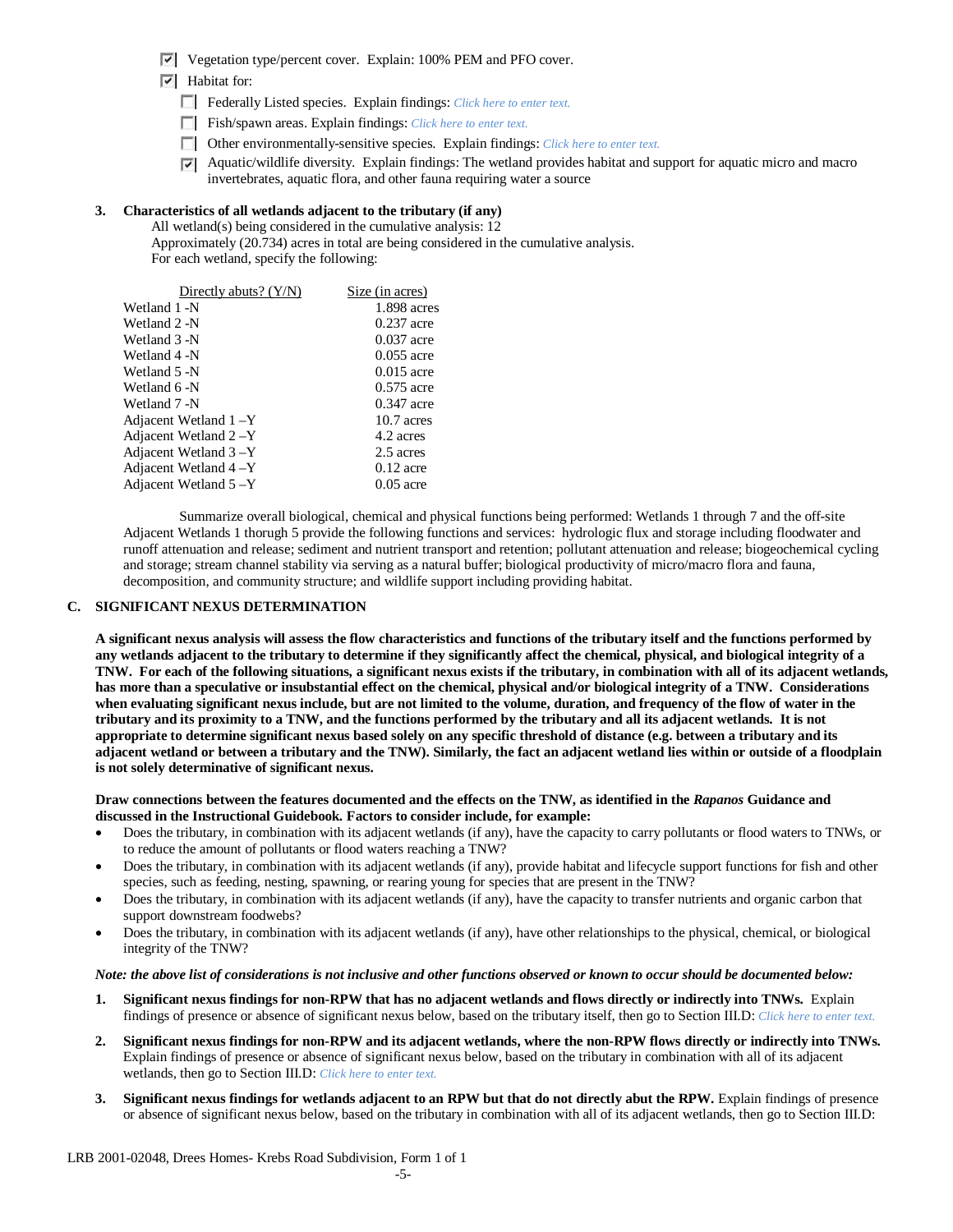Wetlands 3, 4, 5, 6, and 7 all drain south downslope via overland sheetflow and drainage patterns in the landscape into a storm drain along Krebs Road. The storm drain continues south under Krebs Road and the railroad tracks and then drains east via the railside ditch into Porter Creek. Wetlands 3, 4, 5, 6, and 7 function as part of an upland-wetland complex. Wetland 2 drains north downslope into Wetland 2 via overland sheetflow and is conveyed through Wetland 1. Wetland 1 drains south along the eastern property line into a storm drain. The storm drain continues south under Krebs Road and the railroad tracks and then drains east via the railside ditch into Porter Creek. Porter Creek flows northeast for approximately 2.3 miles before flowing into Lake Erie. A surface hydrologic connection is visible and traceable between the wetlands, Porter Creek, and Lake Erie.

Porter Creek and it's similarly situated wetlands ((identified in Section III(B)(3)) have hydrologic connectivity to Lake Erie, thereby providing a significant nexus between the tributary and its adjacent wetlands and the downstream TNW. Hydrologic connectivity refers to the flow that transports organic matter and nutrients, energy, and aquatic organisms throughout the system (Freeman et al., 2006). The tributary influences the chemistry and physical conditions of the downstream TNW through its hydrologic input, storage, and transport of sediments and energy.

Sources of impairment within the Lake Erie watershed include land development, loss of wetlands, changes in fish populations, presence of exotic species, PCBs, phosphorus and effects of certain chemicals on human health (USEPA, 2008). Wetlands 1 through 7 are largely surrounded by and receive runoff from residential development and the adjacent horse farm/pasture which includes lawn chemical and fertilizers. The off-site adjacent wetlands are also largely surrounded by and receive runoff from residential development and roadways which includes lawn chemical, fertilizers, and road sand/salt. The wetlands reduce the effects of the runoff containing lawn chemicals, fertilizers, and road sand/salt through trapping and attenuation of these pollutants thereby reducing the effects of runoff on the downstream TNW. By trapping and attenuating these pollutants, the wetlands ultimately supply the downstream TNW with a cleaner source of water that will aid in reducing impairments. Additionally, the conservation of the wetlands aids in reducing the land development (particularly the rapid residential land development in this area) and loss of wetland habitat that impair the Lake Erie Watershed. The wetlands directly affect the nature of the water entering Porter Creek and the downstream receiving TNW, both in quantity and chemical/physical attributes. Ultimately, this affects the downstream TNW, Lake Erie, as the wetlands alter the amount of flow reaching the TNW and furthermore, any additional matter such as nutrients, chemicals, sediments, and pollutants carried in that flow.

According to the USEPA (2015), "scientific literature unequivocally demonstrates that streams, individually or cumulatively, exert a strong influence on the integrity of downstream waters" and that "all tributary streams, including perennial, intermittent, and ephemeral streams, are physically, chemically, and biologically connected to downstream" waters. Due to the physical, biological, and chemical connectivity of the tributary and its adjacent wetlands as described above, it has been determined that the tributary and its adjacent wetlands have a significant nexus with the downstream TNW, Lake Erie, as the functions and services provided by the tributary and its adjacent wetlands provide more than a speculative effect on the physical integrity of Lake Erie.

## **D. DETERMINATIONS OF JURISDICTIONAL FINDINGS. THE SUBJECT WATERS/WETLANDS ARE (CHECK ALL THAT APPLY):**

- **1. TNWs and Adjacent Wetlands.** Check all that apply and provide size estimates in review area:
	- TNWs: *#* linear feet *#* width (ft), Or, *#* acres.
	- **Wetlands adjacent to TNWs: # acres.**

## **2. RPWs that flow directly or indirectly into TNWs.**

- Tributaries of TNWs where tributaries typically flow year-round are jurisdictional. Provide data and rationale indicating that tributary is perennial: *Click here to enter text.*.
- Tributaries of TNW where tributaries have continuous flow "seasonally" (e.g., typically three months each year) are jurisdictional. Data supporting this conclusion is provided at Section III.B. Provide rationale indicating that tributary flows seasonally: *Click here to enter text.*.

Provide estimates for jurisdictional waters in the review area (check all that apply):

- Tributary waters: # linear feet # width (ft).
- Other non-wetland waters: *#* acres.

Identify type(s) of waters: *Click here to enter text.*

### **3. Non-RPWs[8](#page-5-0) that flow directly or indirectly into TNWs.**

Waterbody that is not a TNW or an RPW, but flows directly or indirectly into a TNW, and it has a significant nexus with a TNW is jurisdictional. Data supporting this conclusion is provided at Section III.C.

Provide estimates for jurisdictional waters within the review area (check all that apply):

- Tributary waters: # linear feet # width (ft).
- Other non-wetland waters: *#* acres.

Identify type(s) of waters: *Click here to enter text.*

### **4. Wetlands directly abutting an RPW that flow directly or indirectly into TNWs.**

<span id="page-5-0"></span> $\frac{1}{8}$ See Footnote # 3.

LRB 2001-02048, Drees Homes- Krebs Road Subdivision, Form 1 of 1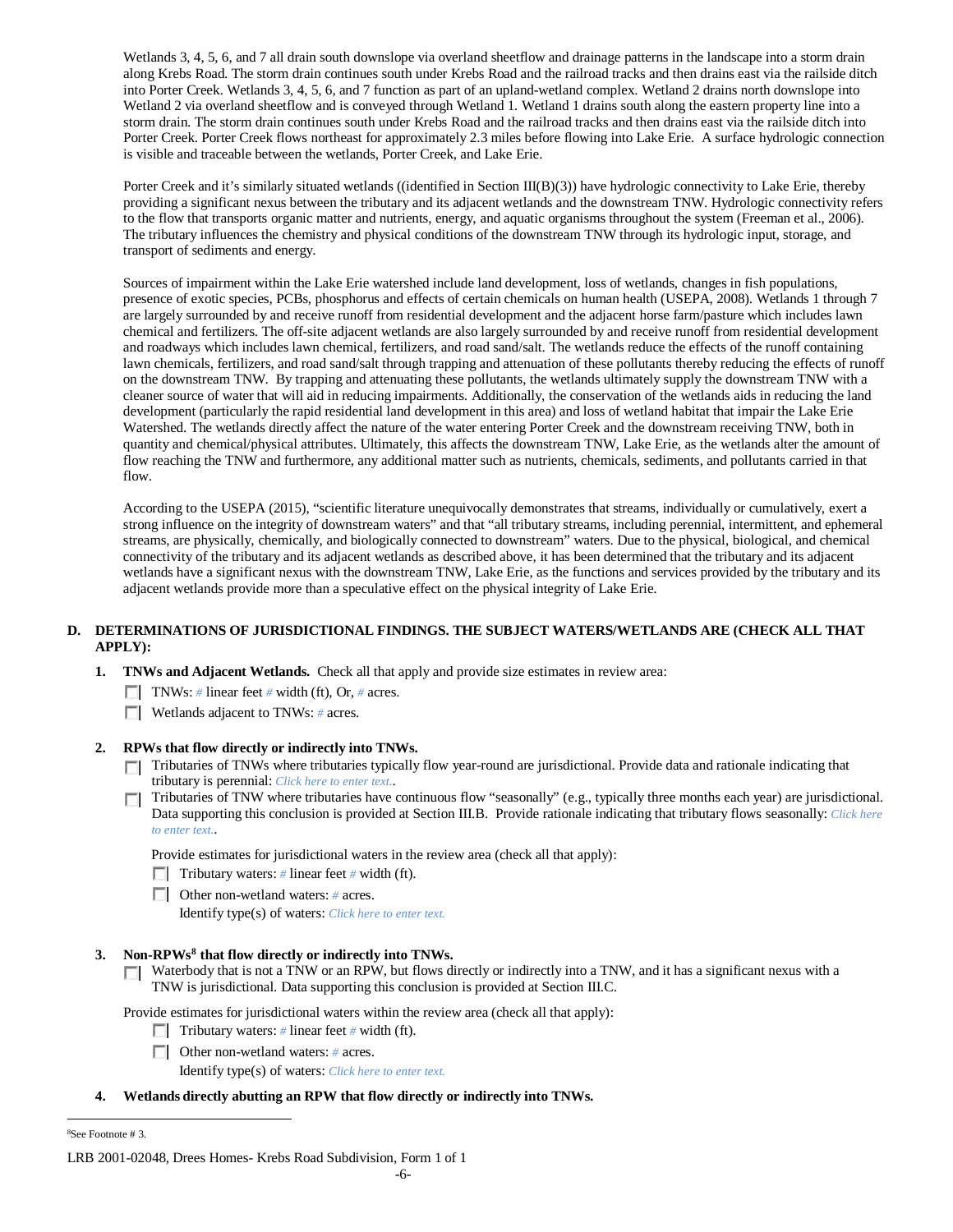Wetlands directly abut RPW and thus are jurisdictional as adjacent wetlands.

- $\Box$  Wetlands directly abutting an RPW where tributaries typically flow year-round. Provide data and rationale indicating that tributary is perennial in Section III.D.2, above. Provide rationale indicating that wetland is directly abutting an RPW: *Click here to enter text.*
- Wetlands directly abutting an RPW where tributaries typically flow "seasonally." Provide data indicating that tributary is seasonal in Section III.B and rationale in Section III.D.2, above. Provide rationale indicating that wetland is directly abutting an RPW: *Click here to enter text.*

Provide acreage estimates for jurisdictional wetlands in the review area: *#* acres.

- **5. Wetlands adjacent to but not directly abutting an RPW that flow directly or indirectly into TNWs.**
	- $\nabla$  Wetlands that do not directly abut an RPW, but when considered in combination with the tributary to which they are adjacent and with similarly situated adjacent wetlands, have a significant nexus with a TNW are jurisidictional. Data supporting this conclusion is provided at Section III.C.

Provide acreage estimates for jurisdictional wetlands in the review area: Wetland 1 (1.898 acres), Wetland 2 (0.237 acre), Wetland 3 (0.037 acre), Wetland 4 (0.055 acre), Wetland 5 (0.015 acre) Wetland 6 (0.575 acre), Wetland 7 (0.347 acre)

- **6. Wetlands adjacent to non-RPWs that flow directly or indirectly into TNWs.** 
	- $\Box$  Wetlands adjacent to such waters, and have when considered in combination with the tributary to which they are adjacent and with similarly situated adjacent wetlands, have a significant nexus with a TNW are jurisdictional. Data supporting this conclusion is provided at Section III.C.

Provide estimates for jurisdictional wetlands in the review area: *#* acres.

## **7. Impoundments of jurisdictional waters. [9](#page-6-0)**

- As a general rule, the impoundment of a jurisdictional tributary remains jurisdictional.
- Demonstrate that impoundment was created from "waters of the U.S.," or
- Demonstrate that water meets the criteria for one of the categories presented above (1-6), or
- $\sim$ Demonstrate that water is isolated with a nexus to commerce (see E below).

### **E. ISOLATED [INTERSTATE OR INTRA-STATE] WATERS, INCLUDING ISOLATED WETLANDS, THE USE, DEGRADATION OR DESTRUCTION OF WHICH COULD AFFECT INTERSTATE COMMERCE, INCLUDING ANY SUCH WATERS (CHECK ALL THAT APPLY):[10](#page-6-1)**

- which are or could be used by interstate or foreign travelers for recreational or other purposes.
- $\Box$  from which fish or shellfish are or could be taken and sold in interstate or foreign commerce.
- which are or could be used for industrial purposes by industries in interstate commerce.
- Interstate isolated waters.Explain: *Click here to enter text.*
- **COREGIST:** Other factors. Explain: *Click here to enter text.*

### **Identify water body and summarize rationale supporting determination:** *Click here to enter text.*

Provide estimates for jurisdictional waters in the review area (check all that apply):

- Tributary waters: # linear feet # width (ft).
- Other non-wetland waters: *#* acres. Identify type(s) of waters: *Click here to enter text.*
- Wetlands: # acres.

 $\sim$ 

## **F. NON-JURISDICTIONAL WATERS, INCLUDING WETLANDS (CHECK ALL THAT APPLY):**

If potential wetlands were assessed within the review area, these areas did not meet the criteria in the 1987 Corps of Engineers Wetland Delineation Manual and/or appropriate Regional Supplements.

- Review area included isolated waters with no substantial nexus to interstate (or foreign) commerce.
	- Prior to the Jan 2001 Supreme Court decision in "*SWANCC*," the review area would have been regulated based solely on the г "Migratory Bird Rule" (MBR).
- n Waters do not meet the "Significant Nexus" standard, where such a finding is required for jurisdiction. Explain: *Click here to enter text.*
- T. Other: (explain, if not covered above): *Click here to enter text.*

<span id="page-6-0"></span><sup>&</sup>lt;sup>9</sup> To complete the analysis refer to the key in Section III.D.6 of the Instructional Guidebook.

<span id="page-6-1"></span><sup>&</sup>lt;sup>10</sup> Prior to asserting or declining CWA jurisdiction based solely on this category, Corps Districts will elevate the action to Corps and EPA HQ for review consistent with the process described in the Corps/EPA *Memorandum Regarding CWA Act Jurisdiction Following Rapanos.*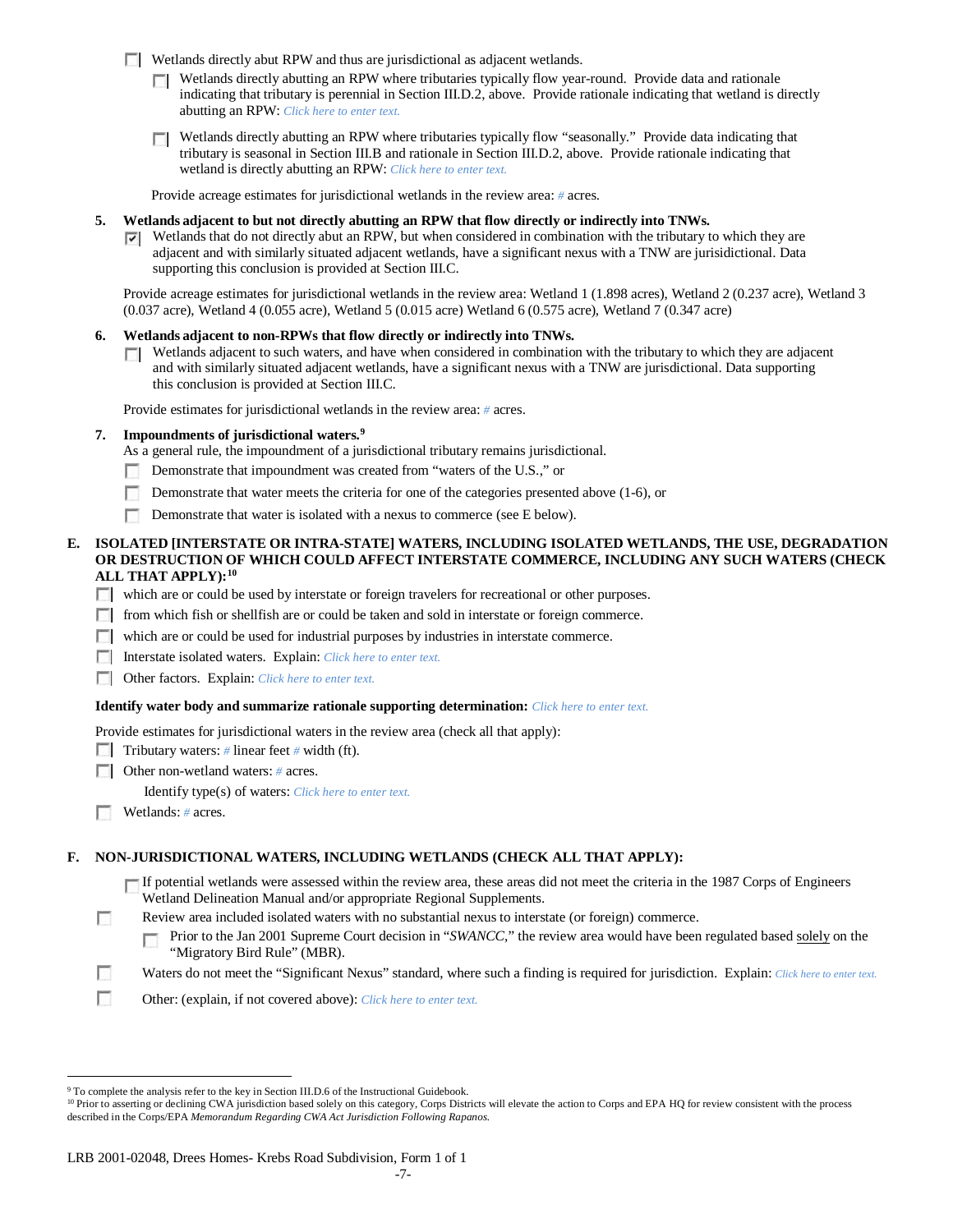Provide acreage estimates for non-jurisdictional waters in the review area, where the sole potential basis of jurisdiction is the MBR factors (i.e., presence of migratory birds, presence of endangered species, use of water for irrigated agriculture), using best professional judgment (check all that apply):

Non-wetland waters (i.e., rivers, streams): *#* linear feet *#* width (ft).

- Lakes/ponds: *#* acres.
- Other non-wetland waters: *#* acres. List type of aquatic resource: *Click here to enter text.*.
- Wetlands: *#* acres.

Provide acreage estimates for non-jurisdictional waters in the review area that do not meet the "Significant Nexus" standard, where such a finding is required for jurisdiction (check all that apply):

- Non-wetland waters (i.e., rivers, streams): *#* linear feet *#* width (ft).
- Lakes/ponds: *#* acres.
- Other non-wetland waters: *#* acres. List type of aquatic resource: *Click here to enter text.*.
- Wetlands: # acres.

## **SECTION IV: DATA SOURCES.**

**A. SUPPORTING DATA. Data reviewed for JD (check all that apply -** checked items shall be included in case file and, where checked and requested, appropriately reference sources below):

- Maps, plans, plots or plat submitted by or on behalf of the applicant/consultant: Location and delineation Map
- $\nabla$  Data sheets prepared/submitted by or on behalf of the applicant/consultant.
	- $\nabla$  Office concurs with data sheets/delineation report (and subsequent revisions)
	- Office does not concur with data sheets/delineation report.
- Data sheets prepared by the Corps: *Click here to enter text.*
- Corps navigable waters' study: *Click here to enter text.*
- U.S. Geological Survey Hydrologic Atlas: USGS National Map Viewer
	- **V** USGS NHD data.
	- USGS 8 and 12 digit HUC maps.
- U.S. Geological Survey map(s). Cite scale & quad name: 7.5 Minute, OH-NORTH OLMSTED
- USDA Natural Resources Conservation Service Soil Survey. Citation: NRCS Web Soil Survey
- National wetlands inventory map(s). Cite name: USACE ORM NWI Dataset ☞
- State/Local wetland inventory map(s): *Click here to enter text.*
- FEMA/FIRM maps: USACE ORM FEMA Flood hazard Dataset
- 100-year Floodplain Elevation is: *Click here to enter text.* (National Geodectic Vertical Datum of 1929)
- Photographs: P Aerial (Name & Date): Google Earth JUN2009, DEC2010, OCT2011, APR2012, JUL2015, SEP2015, JUN2016; Bing Maps Birds Eye view
	- or  $\overline{\triangledown}$  Other (Name & Date): Google Street View Maps
- **Previous determination(s).** File no. and date of response letter:
- Applicable/supporting case law: *Click here to enter text.*
- Applicable/supporting scientific literature: *Click here to enter text.*
- $\triangledown$  Other information (please specify):

п

Freeman, M.C., C.M. Pringle, and C.R. Jackson. 2007. Hydrologic Connectivity and the Contribution of Stream Headwaters to Ecological Integrity at Regional Scales. Journal of the American Water Resources Association. 43:5-14.

USEPA. 2008. Lake Erie Lakewide Management Plan. https://www.epa.gov/sites/production/files/2015-10/documents/lake-erie-lamp-2008.pdf

USEPA. 2013. Streams. http://water.epa.gov/type/rsl/streams.cfm.

USEPA. 2015. Connectivity of Streams and Wetlands to Downstream Waters: A Review and Synthesis of the Scientific Evidence (Final Report). U.S. Environmental Protection Agency, Washington, DC, EPA/600/R-14/475F.

OEPA. 2004. Biological and Water Quality Study of the Vermilion River, Old Woman Creek, Chappel Creek, Sugar Creek, and Select Lake Erie Tributaries. http://www.epa.state.oh.us/portals/35/documents/VermilionTSD2004.pdf.

Binational. 2014. Lake Erie Lakewide Action and Management Plan- Annual Report 2014. http://www.epa.gov/glnpo/lakeerie/status/lampstat99.pdf.

## **B. ADDITIONAL COMMENTS TO SUPPORT JD:**

LRB 2001-02048, Drees Homes- Krebs Road Subdivision, Form 1 of 1